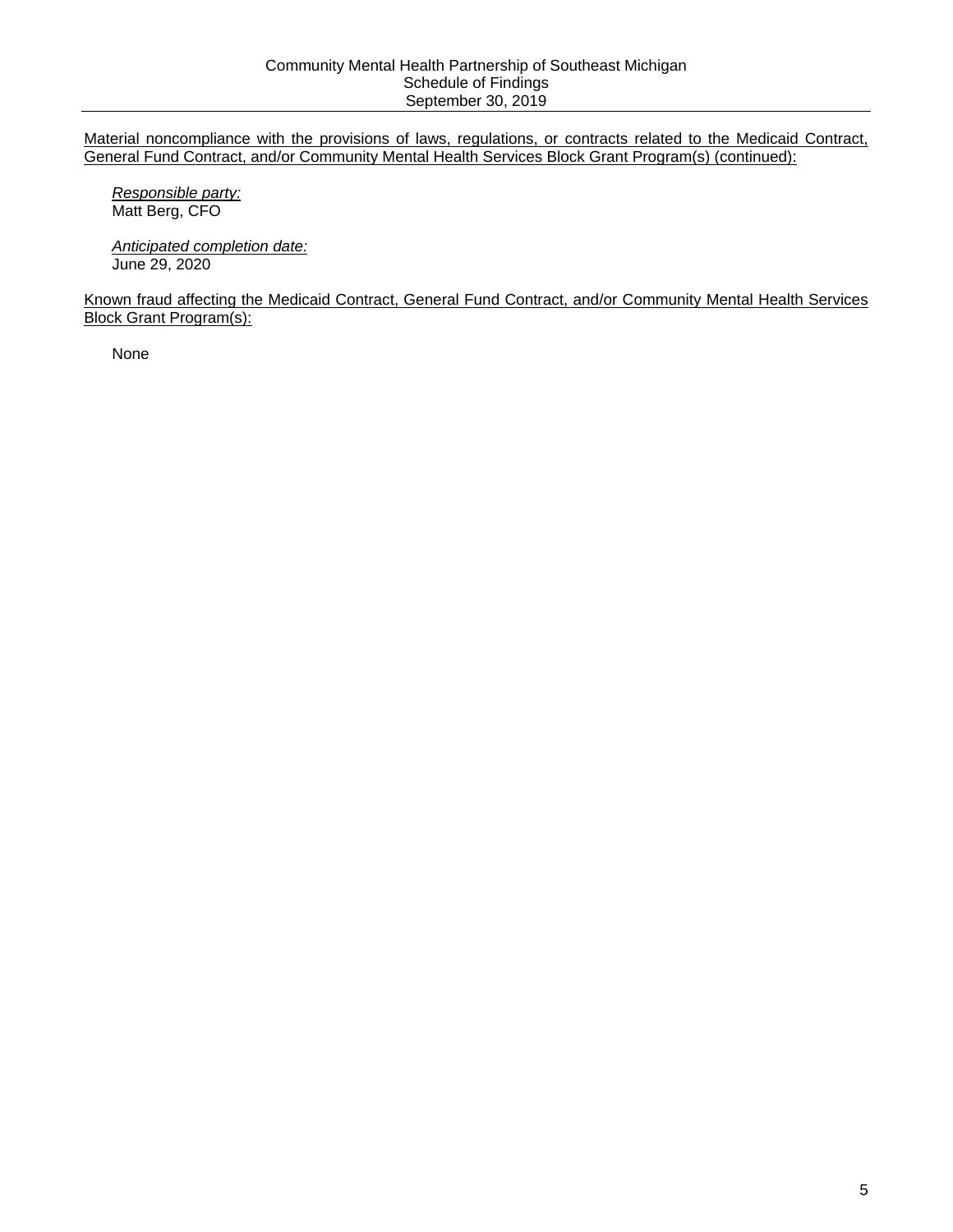

# **INDEPENDENT ACCOUNTANT'S REPORT ON COMPLIANCE**

To the Members of the Board Community Mental Health Partnership of Southeast Michigan Ann Arbor, Michigan

# **Report On Compliance**

We have examined Community Mental Health Partnership of Southeast Michigan's (the PIHP) compliance with the requirements described in the *Compliance Examination Guidelines* issued by Michigan Department of Health and Human Services that are applicable to its Medicaid Contract, General Fund (GF) Contract, Community Mental Health Services (CMHS) Block Grant, and Substance Abuse Prevention and Treatment (SAPT) Block Grant programs for the year ended September 30, 2019.

# **Management's Responsibility**

Management is responsible for compliance with the requirements of laws, regulations, contracts, and grants applicable to its Medicaid Contract, GF Contract, CMHS Block Grant, and SAPT Block Grant programs.

# **Independent Accountants' Responsibility**

Our responsibility is to express an opinion on the PIHP's compliance with the Medicaid Contract, GF Contract, CMHS Block Grant, and SAPT Block Grant programs based on our examination of the compliance requirements referred to above.

Our examination of compliance was conducted in accordance with attestation standards established by the American Institute of Certified Public Accountants. Those standards require that we plan and perform the examination to obtain reasonable assurance about whether the PIHP complied, in all material respects, with the compliance requirements referred to above.

An examination involves performing procedures to obtain evidence about the PIHP's compliance with the specified requirements referred to above. The nature, timing, and extent of the procedures selected depend on our judgement, including an assessment of the risk of material noncompliance, whether due to fraud or error.

We believe that the evidence we obtained is sufficient and appropriate to provide a reasonable basis for our opinion. However, our examination does not provide a legal determination of the PIHP's compliance.

# **Basis for Qualified Opinion**

As discussed in the Schedule of Findings as items 2019-01 and 2019-02, our examination disclosed material noncompliance related to the Medicaid Contract during the year ended September 30, 2019.

# **Opinion on Each Program**

In our opinion, except for the material noncompliance noted above, the PIHP complied, in all material respects, with the specified requirements referred to above that are applicable to its Medicaid Contract, GF Contract, CMHS Block Grant, and SAPT Block Grant programs for the year ended September 30, 2019.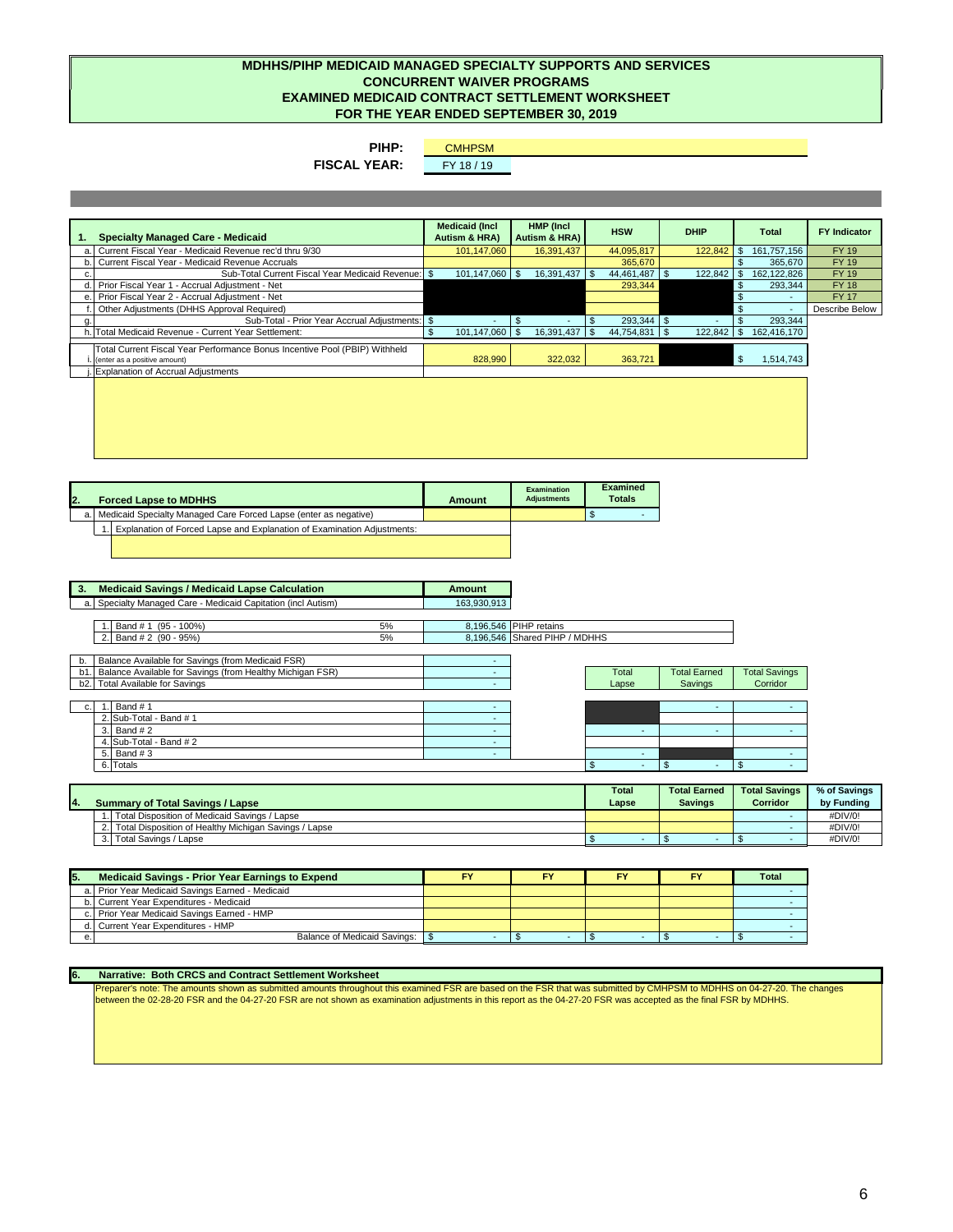# **Purpose of this Report**

This report is intended solely for the information and use of the board and management of the PIHP and the Michigan Department of Health and Human Services, and is not intended to be, and should not be, used by anyone other than these specified parties.

Roslund, Prestage & Company, P.C.

Roslund, Prestage & Company, P.C. Certified Public Accountants

June 29, 2020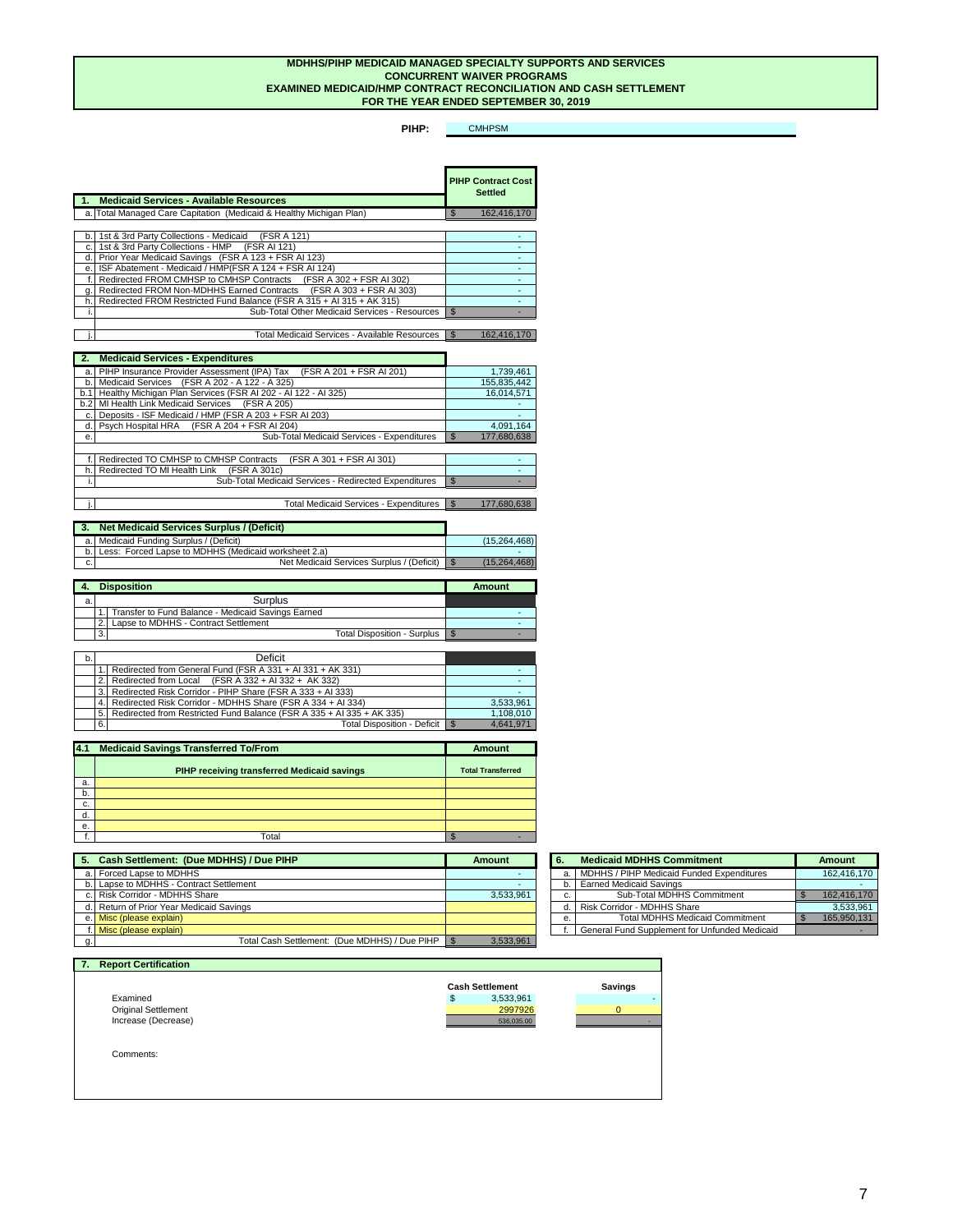Control deficiencies that are individually or cumulatively material weaknesses in internal control over the Medicaid Contract, General Fund Contract, and/or Community Mental Health Services Block Grant Program(s):

None

Material noncompliance with the provisions of laws, regulations, or contracts related to the Medicaid Contract, General Fund Contract, and/or Community Mental Health Services Block Grant Program(s):

# **2019-01 Fiscal Soundness of The Risk-Based PIHP (Repeat Comment)**

# *Criteria or specific requirements:*

Provision *32.0 Fiscal Soundness of The Risk-Based PIHP* states "Federal regulations require that the riskbased PIHPs maintain a fiscally solvent operation and MDHHS has the right to evaluate the ability of the PIHP to bear the risk of potential financial losses, or to perform services based on determinations of payable amounts under the contract." (*Medicaid Contract General Provision 32.0*)

# *Condition:*

Row A400 Balance Medicaid Services (Examined Totals) is \$(8,777,340) and Row AI400 Balance Healthy Michigan Plan Services (Examined Totals) is \$(1,845,157). These total \$10,622,497 which represents the PIHP's portion of the shared risk that is unfunded. The PIHP does not have sufficient resources to manage the local portion of the shared risk and is not fiscally solvent. As a result of this insolvency, the PIHP is not in compliance with General Provision 32.0 of the Medicaid Contract.

# *Examination adjustments:*

None

# *Context and perspective:*

The PIHP has incurred substantial annual deficits in the last three fiscal years. During FY18, the PIHP liquidated its remaining investments in the ISF and \$4,286,744 in local risk remained unfunded as of FY18 year end. The deficit for FY19 was \$15,264,468 of which \$11,730,507 was the local portion of shared risk and \$3,533,961 was the State portion of risk. Since the PIHP liquidated its remaining investments in the ISF during FY18, the PIHP did not have any funds remaining to fund its local risk for FY19.

# *Effect:*

Unable to determine

# *Recommendations:*

The PIHP should work with stakeholders on how to address its annual deficits and the remaining unfunded risk at year end.

# *Views of responsible officials:*

Management is in agreement with this recommendation.

# *Planned corrective action:*

The CMHPSM and its partner CMHSPs have worked hard to contain costs and return the PIHP to the point where it can again make contributions to the ISF. As of this writing, the PIHP anticipates making at least a \$1,500,000 contribution to the ISF at the end of FY 20 and hopes to contribute more. Revenue has increased as FY20 capitation payment rates were re-developed and improved entity specific factors were partially implemented for FY20. The latest information available indicates that the CMHPSM will receive the fully implemented entity specific rate changes in FY21 which will increase our region's rates above FY20 levels.

The CMHPSM and its partner CMHSPs have continued an administrative appeal and legal proceedings related to FY17, FY18 and FY19 Medicaid revenue. The administrative appeal provides details supporting the region not being provided with the revenue necessary to deliver the medically necessary services that individuals are entitled to as eligible Medicaid enrollees. Resolution of the administrative appeal, legal actions and/or a renegotiation of revenue capitation rates will correct the financial status of the CMHPSM.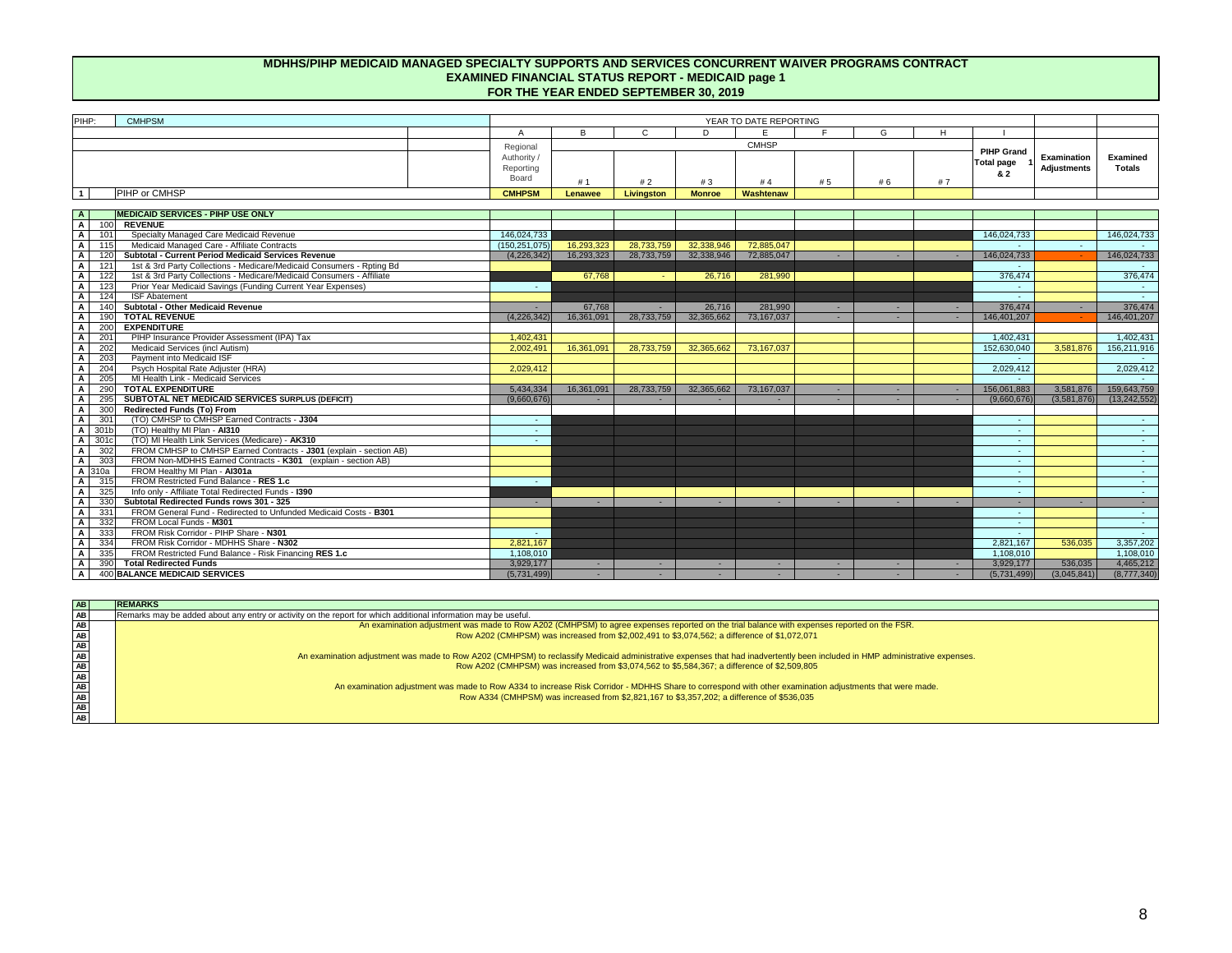Material noncompliance with the provisions of laws, regulations, or contracts related to the Medicaid Contract, General Fund Contract, and/or Community Mental Health Services Block Grant Program(s) (continued):

The CMHPSM will continue to work with all stakeholders to resolve the FY19 deficit and rebuild the ISF while continuing to deliver medically necessary behavioral health services within our region.

#### *Responsible party:*

MDHHS, CMHPSM and CMHPSM stakeholders

# *Anticipated completion date:*

As soon as possible

# **2019-02 FSR Examination Adjustments (Repeat Comment)**

#### *Criteria or specific requirements:*

The FSR must include revenues and expenditures in proper categories and follow the reporting instructions. (Contract Section 7.8)

# *Condition:*

The PIHP is not in compliance with FSR instructions.

#### *Examination adjustments:*

Examination adjustments were made to sections of the FSR. See detailed descriptions of these examination adjustments in the Explanation of Examination Adjustments section of this report.

# *Context and perspective:*

The examination adjustments were made to 1) agree revenue and expenses reported on the trial balance with amounts reported on the FSR 2) reclassify administrative expenses into the appropriate funding source and 3) bring the FSR in accordance with the reporting instructions.

# *Effect:*

See detailed descriptions of these examination adjustments in the Explanation of Examination Adjustments section of this report.

# *Recommendations:*

The PIHP should review its current policies and procedures regarding the preparation and review of the Financial Status Report to assure that all amounts are reported in compliance with the reporting instructions. Specifically, a review of the final draft should be performed by a knowledgeable person who is independent from the original preparation of the report(s).

# *Views of responsible officials:*

Management is in agreement with our recommendation.

#### *Planned corrective action:*

The current CMHPSM CFO, Matt Berg, who prepared the FY19 FSR, was new to the PIHP/CMHSP system and was only able to receive some limited training in preparation of an MDHHS FSR before the FY19 FSR was due.

Since preparing that FSR, the CFO has received a significant amount of training and background through conversations with auditors and other CFOs who have prepared the report. By the time of this response, we believe the CFO has received sufficient training and background information to prepare the FY 20 FSR, while avoiding any of the findings from FY19.

The CFO will continue to participate in professional groups to further enhance his knowledge of all MDHHS required reports.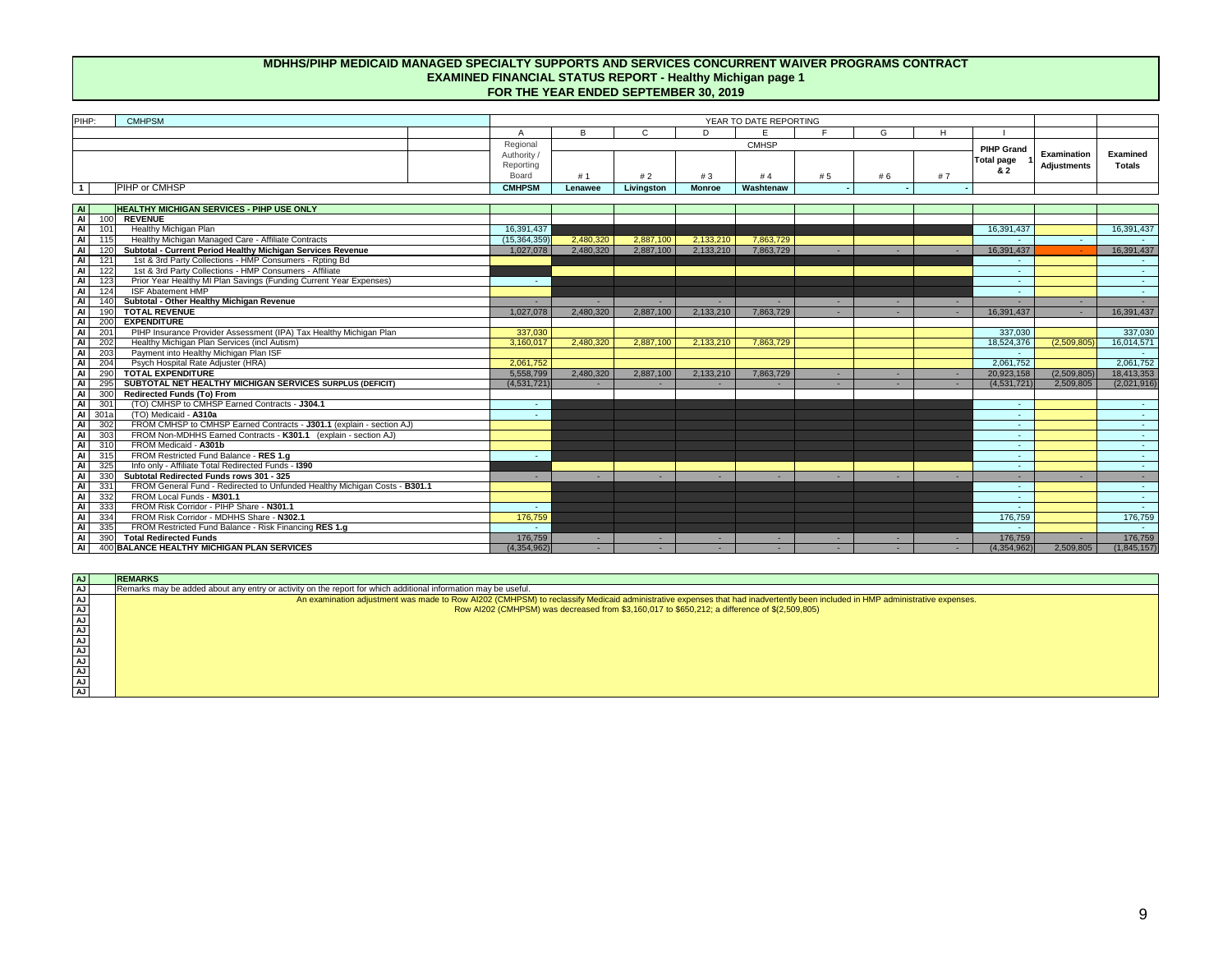Material noncompliance with the provisions of laws, regulations, or contracts related to the Medicaid Contract, General Fund Contract, and/or Community Mental Health Services Block Grant Program(s) (continued):

*Responsible party:*  Matt Berg, CFO

*Anticipated completion date:* June 29, 2020

Known fraud affecting the Medicaid Contract, General Fund Contract, and/or Community Mental Health Services Block Grant Program(s):

None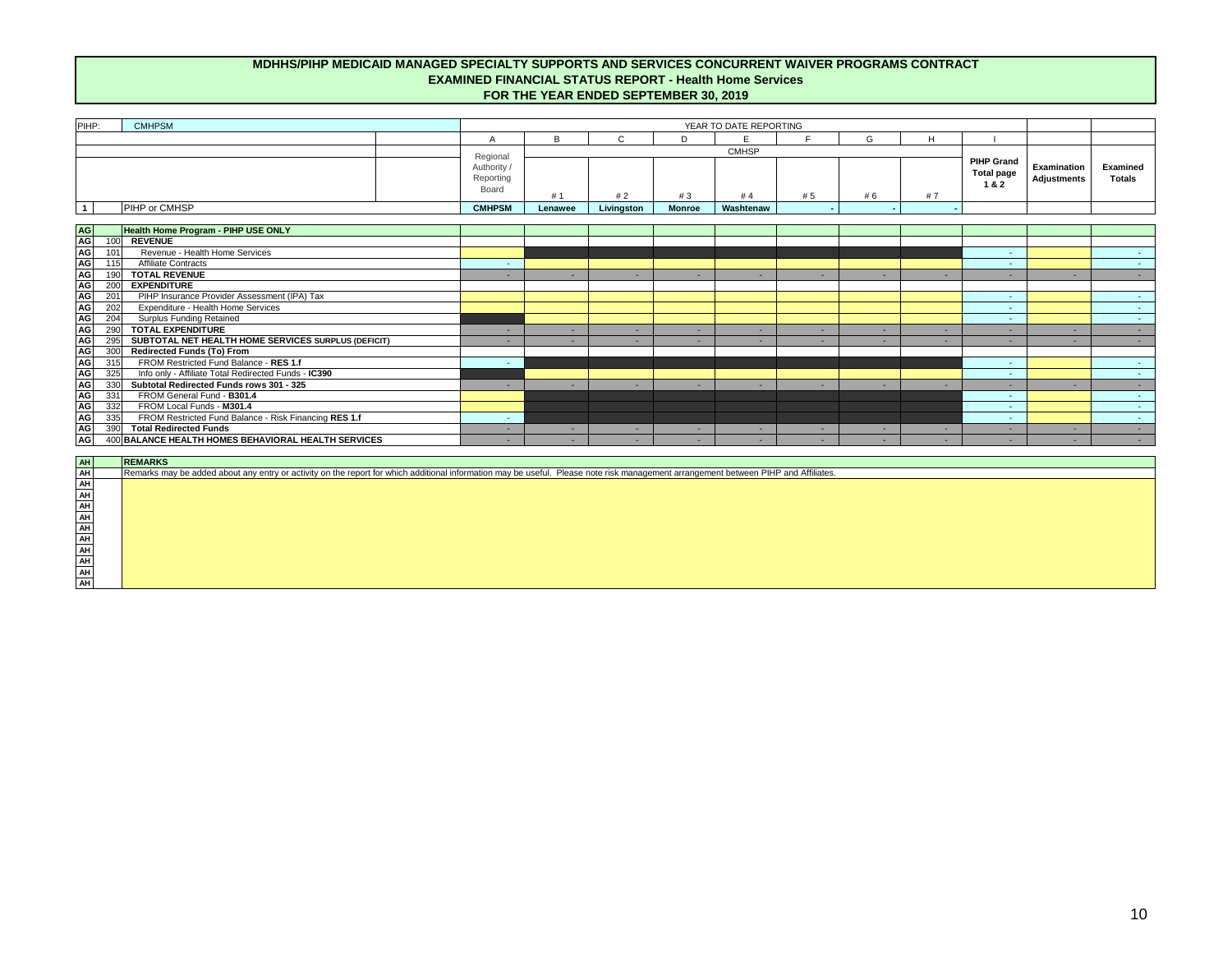# **Examined Financial Status Report – Medicaid**

An examination adjustment was made to Row A202 (CMHPSM) to agree expenses reported on the trial balance with expenses reported on the FSR.

Row A202 (CMHPSM) was increased from \$2,002,491 to \$3,074,562; a difference of \$1,072,071

An examination adjustment was made to Row A202 (CMHPSM) to reclassify Medicaid administrative expenses that had inadvertently been included in HMP administrative expenses.

- Row A202 (CMHPSM) was increased from \$3,074,562 to \$5,584,367; a difference of \$2,509,805

An examination adjustment was made to Row A334 to increase Risk Corridor - MDHHS Share to correspond with other examination adjustments that were made.

- Row A334 (CMHPSM) was increased from \$2,821,167 to \$3,357,202; a difference of \$536,035

# **Examined Financial Status Report – Healthy Michigan**

An examination adjustment was made to Row AI202 (CMHPSM) to reclassify Medicaid administrative expenses that had inadvertently been included in HMP administrative expenses.

- Row AI202 (CMHPSM) was decreased from \$3,160,017 to \$650,212; a difference of \$(2,509,805)

# **Examined Financial Status Report – Substance Use Disorder Services**

An examination adjustment was made to Row AC201 (CMHPSM) to agree expenses reported on the trial balance with expenses reported on the FSR.

- Row AC201 (CMHPSM) was decreased from \$7,340,328 to \$6,292,678; a difference of \$1,047,650

An examination adjustment was made to agree the PIHP FSR with a resubmitted CMHSP FSR (not shown as an examination adjustment on Livingston's compliance report)

- Row AC115 (Livingston) was increased from \$875,472 to \$875,742; a difference of \$270
- Row AC201 (Livingston) was increased from \$875,472 to \$875,742; a difference of \$270

# **Examined Supplemental Financial Status Report – SUD Services**

An examination adjustment was made to the SUD Supplemental to agree revenue and expenses reported on the trial balance with amounts reported on the FSR.

- Row A1.c (Treatment) was increased from \$3,221,251 to \$3,221,521; a difference of \$270
- Row A5 (STR GY2) was increased from \$406,793 to \$457,034; a difference of \$50,241
- Row A6 (Gambling) was decreased from \$95,195 to \$93,051; a difference of \$2,144
- Row D1 (Budgeted Revenue) was increased from \$2,059,226 to \$2,065,596; a difference of \$6,370
- Row D1 (Treatment) was increased from \$1,705,924 to \$1,778,828; a difference of \$72,904
- Row D1 (Prevention) was decreased from \$353,302 to \$286,768; a difference of \$(66,534)

#### **Examined Restricted Fund Balance Activity**

An examination adjustment was made to add the PBIP received during FY19 as Current Period Deposits and Financing.

- Row 1b (PBIP) was increased from \$0 to \$1,108,010; a difference of \$1,108,010
- Row 1c (PBIP) was increased from \$0 to \$(1,108,010); a difference of \$(1,108,010)

# **Examined Shared Risk Calculation and Risk Financing**

An examination adjustment was made to remove the General Fund Redirect shown on Row 2.e. since CMHPSM does not receive any GF funding

Row 2.e was decreased from \$2,997,926 to \$0; a difference of \$(2,997,926).

An examination adjustment was made to Section 3 to correspond with other examination adjustments that were made.

- Row 3.b (State Risk) was increased from \$0 to \$3,357,202; a difference of \$3,357,202
- Row 3.b1 (State Risk) was decreased from \$2,997,926 to \$176,759; a difference of \$(2,821,167)
- Row 3.b (Local Risk) was increased from \$8,196,545 to \$9,885,350; a difference of \$1,688,805
- Row 3.b1 (Local Risk) was decreased from \$2,997,926 to \$1,845,157; a difference of \$(1,152,769)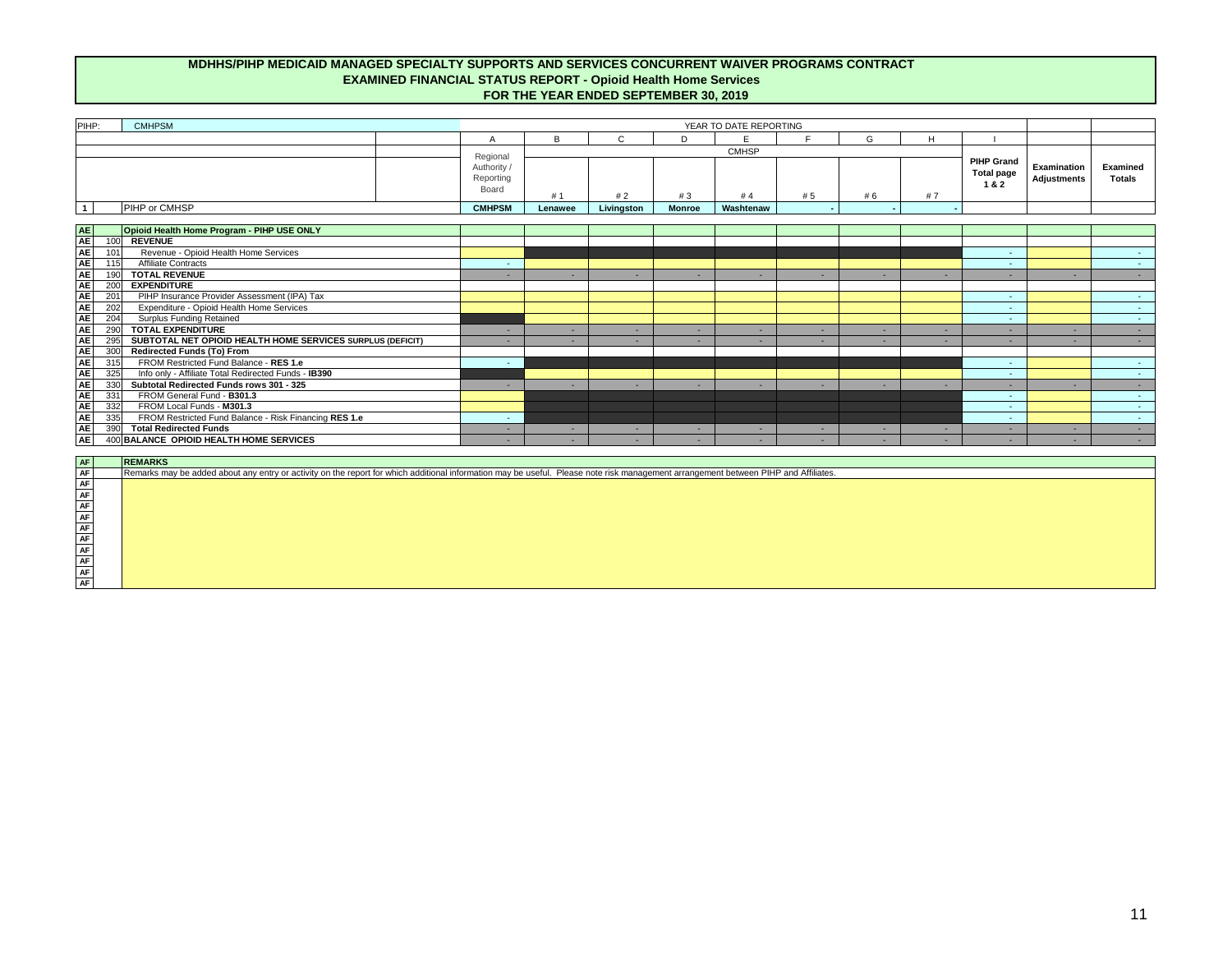# **Examined Financial Status Report – All Non Medicaid**

An examination adjustment was made to Row N103 MDHHS Share of Medicaid Risk Corridor to correspond with other examination adjustments that were made.

- Row N103 was increased from \$2,997,926 to \$3,533,961; a difference of \$536,035